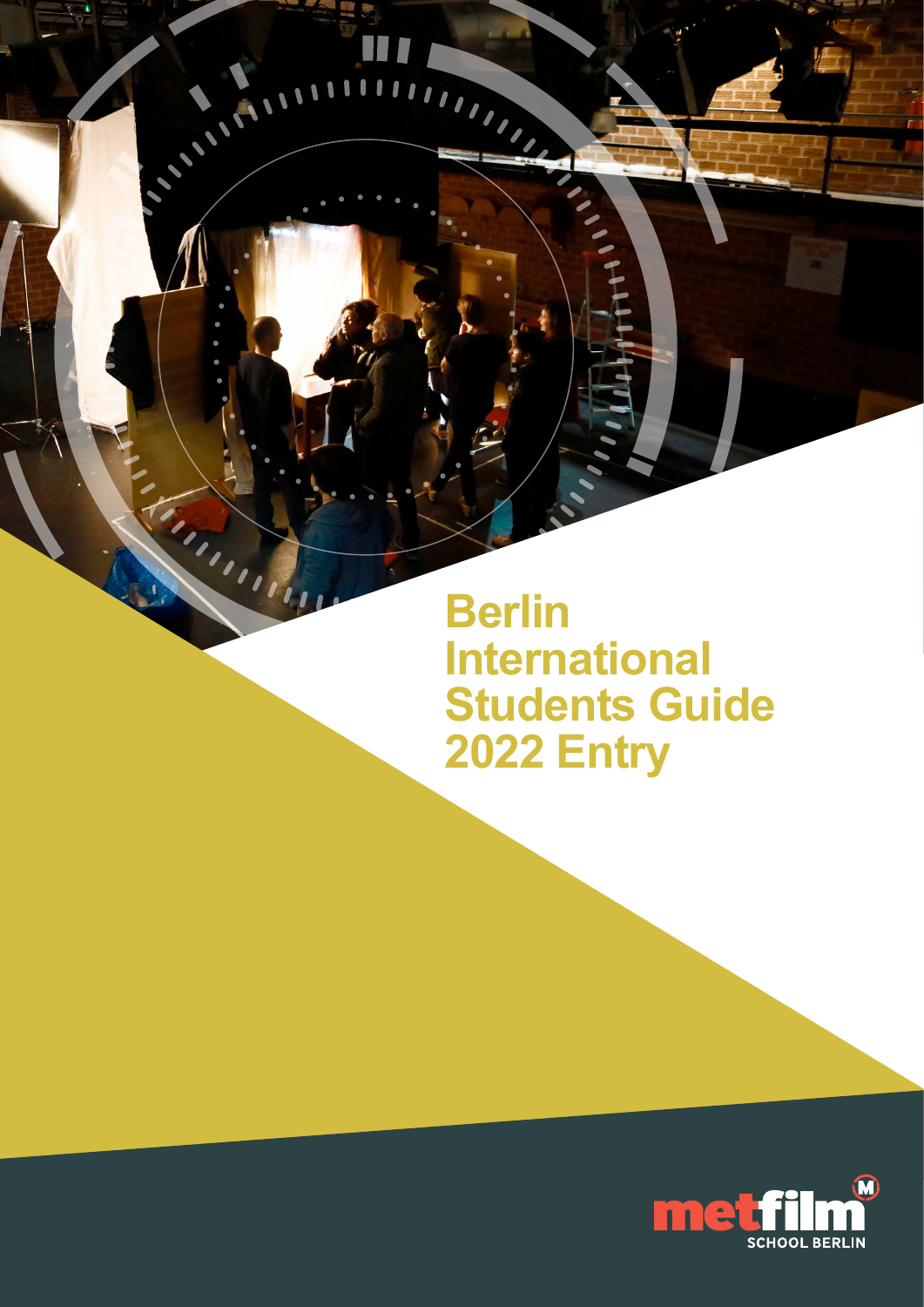# **MetFilm School Berlin International Students Guide**

MetFilm is a world-leading film, television and online media school which offers undergraduate, postgraduate and short courses in London and Berlin. This guide gives you an overview of what it is like to study at MetFilm School. We hope you will find it useful and if you have any further questions, please get in touch with us.

Our mission is to inspire a new generation of creative professionals. We bring the education and screen industries together in a creative environment, driven by great teaching and practical, handson experience, led by inspiring tutors. In 2019/2020 we welcomed over 600 students from 61 countries including; USA, France, Germany, India, Italy and the Netherlands.

ORK

LAHR 030-6721815



MetFilm School Berlin is based in a working film studio BUFA Studios, one of the oldest film studios in Europe. In Berlin, we offer a wide variety of courses, including a 2-year BA Practical Filmmaking, and even some courses we don't offer in London such as MA Documentary & Factual, Four-Week Creative Sound and an Eight-Week Directing course. All our courses are taught in English.

Berlin, home to 3.7 million people is a lively and exciting city. One of the most inexpensive capital cities in Europe, Berlin is now booming in more ways than one. With every fifth resident being international, it's a city of great diversity and culture.

# **Getting around Berlin**

With great public transport and extensive buke lanes, it is easy to get from A to B all year-round. The Underground (U-bahn), the Overground Schnellbahn (S-bhan s-bahnberlin.de) and Ringbahn provide fantastic access to most parts of Berlin and run through the night on weekends – it's a city that never sleeps! Berlin is also home to Germany's largest tram network, which is comprised of 28 daytime lines and five nightime tramlines. Trams are a great way to get to places not servce by the U-Bahn or S-Bahn.

The BVG website [bvg.de](https://www.bvg.de/en) has a wealth of information on city transport and prices.

Prefer cycling instead? Swapfiets (swapfiets.de/en) is a service providing bicycles for a fixed monthly fee starting from €19.50. The bicycle will be delivered free of charge to you, where and when. If the bicycle breaks get in touch with Swapfiets and within 48 hours they will provide you with a working bicycle at a location chosen by you.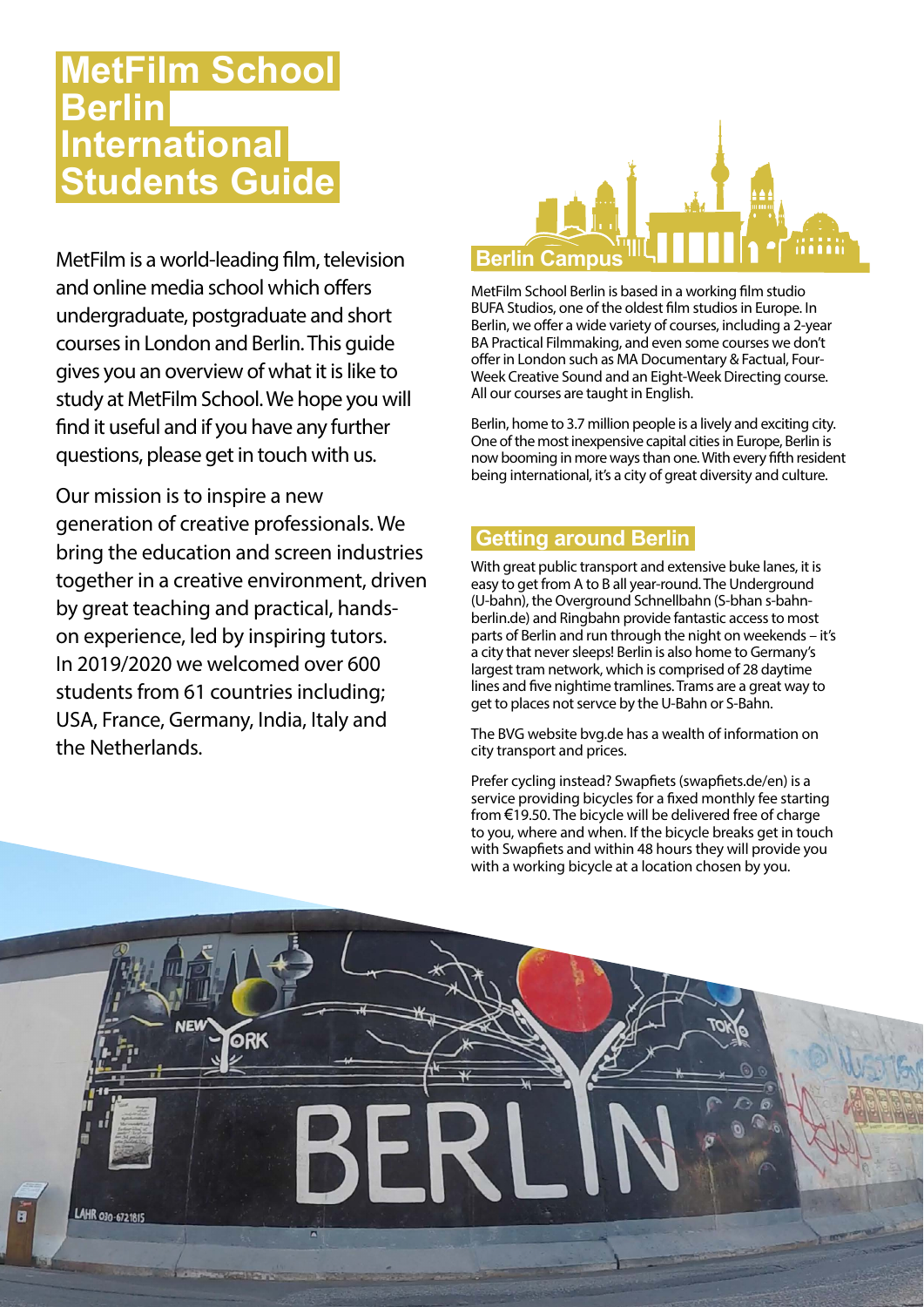# **Application Process**

## **Undergraduate BA Degrees**

Applicants under the age of 21 must provide evidence of a minimum of 64 tariff points or an equivalent level three qualification such as a National Diploma or Baccalaureate/ International Baccalaureate. If you have not yet taken your qualifications, then you can still apply. Conditional offers will be made if this is the case. We will convert your grades into UCAS points upon application.

Applicants who are 21 years old are mature students. The selection process for mature students considers previous experience alongside the above academic achievement requirements. Applicants will be guided through the application process by an admissions manager, who will evaluate how your experience will support your undergraduate education. We recommend applicants who are unsure if their qualifications meet the academic criteria submit their application and we will then be able to make a full assessment.

#### **Application Deadlines**

We qualify applications and interview suitable candidates on a first come-first served-basis and accept applications until the available spaces have been filled. International students requiring a visa should apply no later than 3.5 months prior to the start of the course in order to obtain a Confirmation of Acceptance to Study for their visa application in time for their course start date.

## **Postgraduate MA Degrees**

#### **Entry Requirements**

All applicants must be 18 years or older at the time the programme begins. Applicants must also hold a 2:1 honours degree from a UK university or overseas equivalent. Non-EU Applicants need to provide documented evidence of their English language competence to study a course with us.

## **Short Courses**

All of our Short Courses are open to all with no formal entry requirements.

## **Language Requirements**

MetFilm School Berlin welcomes students from all over the world. We require our applicants onto our Undergraduate and Postgraduate courses to demonstrate a level of English language ability that will allow them to fully benefit from their chosen degree programme.

The School accepts IELTS Academic and TOEFL tests as

evidence of English language proficiency and the English language requirement we set depends on the level you will be studying at.

#### **Undergraduate Courses**

For our BA, DipHE and Cert HE courses, international students need to meet our English language requirement at either IELTS at 6.5 or above (including at least 5.5 in each section), TOEFL internet-based test score at 90 or above.

#### **Postgraduate Courses**

For our master's courses, international students need to meet our English language requirement at either IELTS at 6.5 or above (including at least 6.5 in writing and 5.5 in each other section), TOEFL internet-based test score at 90 or above.

## **Before you Arrive**

#### **Visas**

#### **I. Short Courses – Up to 3 Months**

- a) Courses are available to EEA and Swiss nationals who do not need a visa to enter Germany. EEA nationals are those that hold a passport from an EU country, including those from Iceland, Liechtenstein, Norway and Switzerland.
- b) Check that your passport is valid for at least six months after the start of your course. If not, apply for a new one as soon as possible. Short course. Tier 4 students must apply with a passport that is valid for the duration of the full course.

### **III. BA & MA Degree Courses**

- a) Available to **EEA and Swiss nationals** who do not need a visa to enter Germany. EEA nationals are those that hold a passport from an EU country, including those from **Iceland, Liechtenstein, Norway and Switzerland**.
- b) Also available to nationals of **Australia, Israel, Japan, Canada, New Zealand, South Korea and the United States of America** provided they apply for a residence permit (for study purposes) within 3 months of entering Germany. Nationals of **Andorra, Brazil, El Salvador, Honduras, Monaco and San Marino** can also do the same, provided they don't intend to work in Germany before or after completing their studies.
- c) International students from ALL other countries must